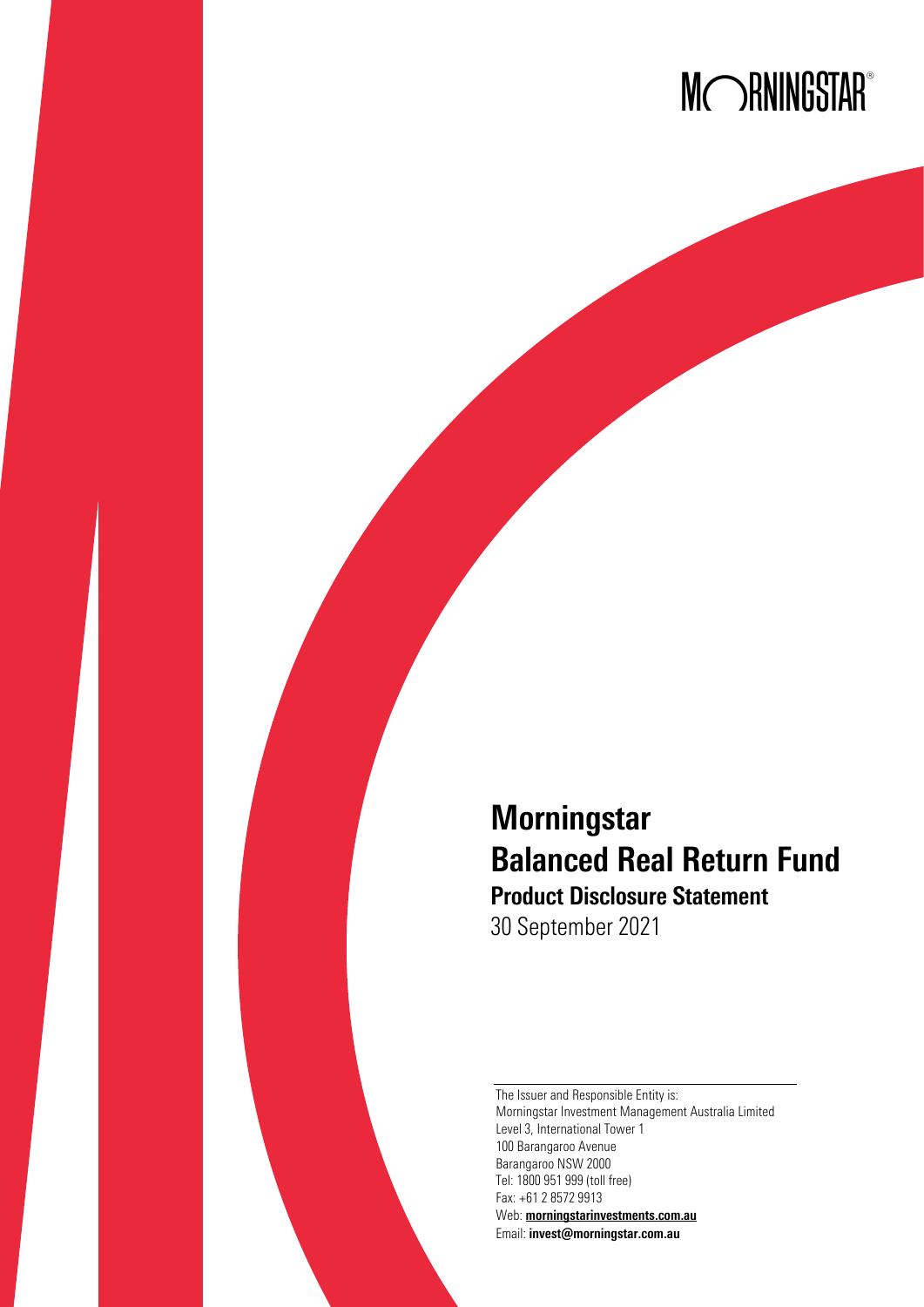# Morningstar Balanced Real Return Fund Product Disclosure Statement (PDS) | 30 September 2021

# Important Notes

This PDS is a summary of the significant information you need to make a decision about the Morningstar Balanced Real Return Fund ARSN 092 229 975 ('Fund'). It highlights references to important information that is included in the *'Additional Information Document'* which forms part of this PDS (together, the 'Disclosure Documents'). available free from us on request. You should read the Disclosure Documents before making a decision to invest in the Fund.

Capitalised terms not otherwise defined in this PDS are defined in the '*Additional Information Document*'.

The information provided in this PDS is general information only and does not take into account your personal investment objectives, financial situation or particular needs. You should consider the appropriateness of the Fund having regards to your own objectives, financial situation and needs and seek professional financial advice tailored to your personal circumstances before making an investment decision.

Investing involves risk. This is a medium risk investment which should be considered as a medium- to long-term investment. Neither returns nor the money you invest is guaranteed. You can lose as well as make money.

What happened in the past is not a reliable indicator of what may happen in the future. Keep this in mind when considering historical matters in the Disclosure Documents, such as past performance.

The future is also uncertain. Statements in the Disclosure Documents about the future, although made on a basis considered reasonable, may prove to be untrue. Keep this in mind when considering statements about what may happen and what is intended. You can access the Disclosure Documents for the Morningstar Investment Funds free of charge on our website at

[morningstarinvestments.com.au/disclosure](http://morningstarinvestments.com.au/disclosure) or by calling Morningstar on 1800 951 999 (toll free).

# **Contents**

| 1. About Morningstar Investment Management           |   |
|------------------------------------------------------|---|
| Australia Limited                                    |   |
| 2. How the Morningstar Balanced Real Return Fund     |   |
| Works                                                |   |
| 3. Benefits of Investing in the Morningstar Balanced |   |
| <b>Real Return Fund</b>                              | 3 |
| 4. Risks of Managed Investment Schemes               | 3 |
| 5. How We Invest Your Money                          | 4 |
| 6. Fees and Costs                                    | 5 |
| 7. How Managed Investment Schemes are Taxed 7        |   |
| 8. How to Apply                                      |   |
| 9. Additional Information                            |   |

# <span id="page-1-0"></span>1. About Morningstar Investment Management Australia Limited

Morningstar Investment Management Australia Limited (ABN 54 071 808 501; AFSL 228986) ('Morningstar' or 'Responsible Entity') is the Responsible Entity of the Fund and the issuer of units in the Fund. Morningstar's obligations are governed by the Fund's constitution ('Constitution'), the *Corporations Act 2001* (Cth) ('Corporations Act') and general trust law. Morningstar is responsible for the operation of the Fund.

Morningstar is a leading provider of investment management, asset allocation, portfolio construction and investment research services with over 35 years' experience in the United States, Australia and other international markets. Morningstar advises and manages funds for superannuation funds, institutions, platform distributors, financial advisers and individuals.

Morningstar's disciplined investment approach delivers objective, cost-effective and holistic solutions for our clients – helping them reach their financial goals. This long-term, valuation-driven approach is underpinned by an emphasis on preserving capital and undertaking fundamental analysis of global asset classes and securities.

# <span id="page-1-1"></span>2. How the Morningstar Balanced Real Return Fund Works

The Fund is a managed investment scheme registered with the Australian Securities & Investments Commission ('ASIC'), and is subject to the Corporations Act and other applicable law. The legal structure of the Fund is a unit trust governed by its Constitution. An investor's interest in the Fund is represented by their holding of units in the Fund. Investors do not own a direct share of the underlying assets of the Fund.

When you invest in the Fund, your money will be pooled with that of other investors. This pool is used to buy assets and they are managed on behalf of all investors according to the Fund's investment objective and investment strategy. By investing in the Fund, you have access to certain investments that you may not otherwise be able to access on your own. You also access Morningstar's disciplined investment process. Refer to Section 5 for the Fund's investment profile.

The total value of the assets in the Fund is divided into 'units' and a 'unit price' is generally calculated for each Business Day. The unit price will generally change daily, as the market value of assets in the Fund rises or falls.

# Making an Initial Investment

You can make an initial investment in the Fund by completing the application form and submitting it in accordance with the instructions contained in the application form. An application form can be found on our website at

[morningstarinvestments.com.au/disclosure](http://morningstarinvestments.com.au/disclosure)

You can also invest using the managed funds settlement service operated by the ASX ('mFund'). Further information on mFund can be found under 'How to Apply' in Section 8.

When you invest in the Fund, units are issued to you, subject to your application monies being received and you completing all identification documentation required under Australian anti-money laundering and counter-terrorism requirements and other applicable laws. There may be delays if your application form is incomplete. The number of units allocated to you is based on the sum invested divided by the entry price for the applicable Business Day. Refer to Section 8 on how to apply.

Entry prices are usually higher than exit prices due to the 'buy-sell spread', which is the difference between the entry price and exit price of a unit. This covers Morningstar's reasonable estimate of the transaction costs of buying or selling the underlying assets when you apply for, switch, or redeem units from the Fund.

The minimum initial investment in the Fund is \$10,000, but this minimum threshold may be waived or varied upon application.

Morningstar reserves the right to decline any application that is submitted without the need to give reasons.

You can increase your investment by acquiring additional units or decrease your investment by redeeming units in the Fund.

# Making Additional Investments

The minimum additional investment is \$5,000, but this minimum threshold may be waived or varied upon application. Refer to Section 8 for how to apply for additional investments in the Fund.

# Making a Redemption

You may request to redeem any or all of your units on any Business Day. The minimum amount that may be redeemed from the Fund is \$5,000 or the balance of your investment in the Fund if the requested amount would result in a balance of less than \$5,000. Morningstar has discretion to waive or vary the minimum threshold prior to redemption.

To redeem, you must complete a redemption form (available on our website at

[morningstarinvestments.com.au/disclosure](https://www.morningstarinvestments.com.au/disclosure) free from us) and submit it to our registry services provider, Link Market ServicesLimited (Link Market Services). Please specify your Investor Number provided by Link Market Services in the redemption form in order to process your redemption instructions. There may be delays if your redemption form is incomplete.

If you are using mFund, you can withdraw units in the Fund in a similar way as you sell listed shares. Further information on mFund can be found in Section 8.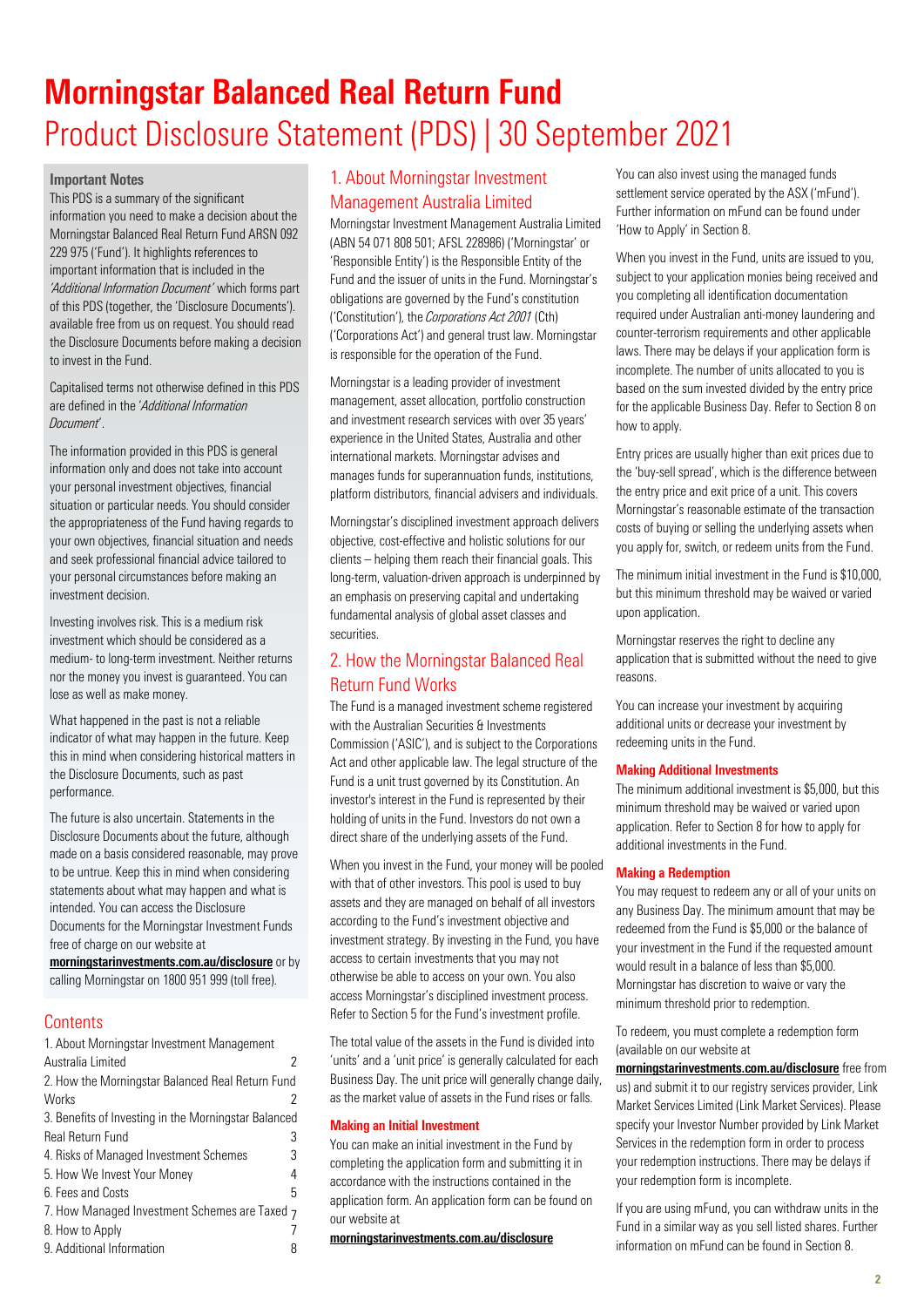The number of units redeemed is based on the amount redeemed divided by the exit price.

Under its Constitution, if the Fund is liquid, redemptions are to be paid within 30 days from receipt of a redemption request. However, Morningstar will endeavour to pay redemption requests as soon as possible. Normally, redemption proceeds will be paid within 6 Business Days following receipt of your request, but there can be delays in payment.

In some circumstances, you may not be able to redeem your units within the usual period on request (for example, if it is not possible or not in the best interests of investors for us to make payments or we cannot calculate the total value of the assets in the Fund due to circumstances beyond our control).

If the Fund is not liquid (as defined in the Corporations Act), you may only redeem from the Fund in accordance with the terms of a redemption offer made by Morningstar.

Redemption of units could make you liable for tax on any capital gain. Morningstar recommends you seek professional tax advice before you redeem units.

#### Switching Between Funds

You may switch your investment to another Morningstar fund subject to the redemption terms. The amount you switch must meet both the minimum redemption and switching investment amounts. As at the date of this PDS, these investment amounts are \$5,000, but these minimum thresholds may be waived or varied.

To request a switch, you must complete and return a switch form (available on our website at

[morningstarinvestments.com.au/disclosure](https://www.morningstarinvestments.com.au/disclosure) free from us).

When you request a switch, the units of the fund you switch out of are redeemed at the exit price, and the units of the fund you switch into are issued at the entry price at the time of the redemption. As such, the buysell spreads of both funds will apply, and the value of your investment may change.

#### Compulsory Redemption

In some circumstances we may also compulsorily redeem your units, for example, where the law prohibits you from being an investor in the Fund.

#### **Distributions**

Distributions may include interest, dividends (including imputation credits, if any), rent, profits and net realised capital gains from the sale of assets.

Distributions are generally paid quarterly within 15 to 30 days after 31 March, 30 June, 30 September and 31 December. The amount may vary at each distribution and the Fund may make no distribution for a quarter or the financial year. Capital gains are generally distributed annually for the financial year ending 30 June. You may choose to have your distributions paid directly into a nominated Australian bank, building society, or credit union account.

Special distributions may be declared outside of these times, where it is necessary to preserve equity between investors.

Your distributions will be reinvested into additional fund units unless you have elected to receive cash. Any request for distribution reinvestment or cancellation of distribution reinvestment is effective if received and accepted by Morningstar in writing at least 7 days (or such other period as determined by Morningstar) before the end of the distribution period.

The reinvestment unit price is the price calculated on the distribution date using that day's unit price, determined after making an allowance for income distribution. There would normally be no buy-sell spread associated with reinvestment because the assets remain invested in the Fund.

To calculate your distribution, the number of units you own on the relevant entitlement date is multiplied by the distribution in cents per unit, as at the distribution date.

Unit prices may fall immediately after a distribution, reflecting the income that is paid out to you. If you invest just before a distribution, you may get some of your capital back as income. Conversely, if you redeem units just before a distribution, you may be converting what would otherwise be income into a capital gain or a reduced capital loss.

Provided that all income is attributed to investors in relation to the year it is earned, the Fund will not pay Australian income tax under current law.

Your assessable income for tax purposes will include your share of the taxable income of the Fund attributed to you, even if any distribution is reinvested in additional fund units.

#### Indirect Investors

Morningstar authorises the use of this PDS as disclosure to persons who wish to access the Fund indirectly through an Investor Directed Portfolio Service (IDPS), IDPS-like scheme or a nominee or custody service (collectively referred to as an 'IDPS').

Persons who invest in the Fund through an IDPS will be subject to different conditions from those referred to in this PDS, particularly with regard to cut-off times for transacting, timing of distributions, cooling-off rights, applications, redemptions, fund reporting and investor notices. Also, additional fees and costs to those disclosed in this PDS may be charged by your IDPS operator.

Indirect Investors should read the guide provided by the IDPS operator. If you are selecting the Fund through an IDPS, please refer to your IDPS operator or your financial adviser for information on how to invest in the Fund.

You should read the important information about 'Investment in and redeeming from the Fund' (including restrictions on withdrawals and information relevant to Indirect Investors) before making a decision. Go to Section 1 of the *'Additional Information* 

*Document'*. The material relating to investment in and redeeming from the Fund may change between the time when you read this PDS and the day that you acquire the product.

# <span id="page-2-0"></span>3. Benefits of Investing in the Morningstar Balanced Real Return Fund The key benefits of investing in the Fund include:

#### $\blacktriangleright$  Experience and global resources.

The Fund is managed by our Australian investment professionals comprising experienced portfolio managers, analysts and asset allocation specialists. They are supported by the extensive research resources of the global Morningstar business.

 $\blacktriangleright$  Focus on an investor's real return objectives. The Fund is managed with an investment objective to grow an investor's savings at a clearly defined rate of return above inflation.

#### × Maximising capital preservation.

By preferring undervalued assets and focusing on those offering a higher reward for risk, we aim to deliver more consistent returns with lower risk of capital loss to preserve investors' savings over the minimum investment timeframe.

 $\blacktriangleright$  Valuation-driven asset allocation.

Our asset allocation approach utilises our global valuation-driven asset allocation framework which provides the flexibility to take advantage of investment opportunities as and when they arise.

# <span id="page-2-1"></span>4. Risks of Managed Investment Schemes

# All investments carry risk.

It is important to understand that different investment strategies may carry different levels of risk depending on the assets that make up the strategy.

Assets with the highest long-term returns may also carry the highest level of short-term risks (this is known as the 'Risk/Return Trade-Off'), particularly if you exit your investment without considering the minimum suggested investment timeframe. Investment returns are not guaranteed, and future returns may differ from past returns. This means the value of your investment may vary, and you may lose some or all of the value of your investment.

In making an investment decision, it is important to understand the risks involved in the investment you are considering, your risk tolerance, your age and investment time horizon. You should also consider how the investment relates to your financial goals and how it fits with other investments you may hold.

You should read all the information in this PDS carefully and seek appropriate professional advice before you make a decision.

#### The significant and specific risks of investing in the Fund include, but are not limited to:

#### Asset Allocation

Morningstar's Valuation-Driven Asset Allocation approach does not guarantee positive investment performance.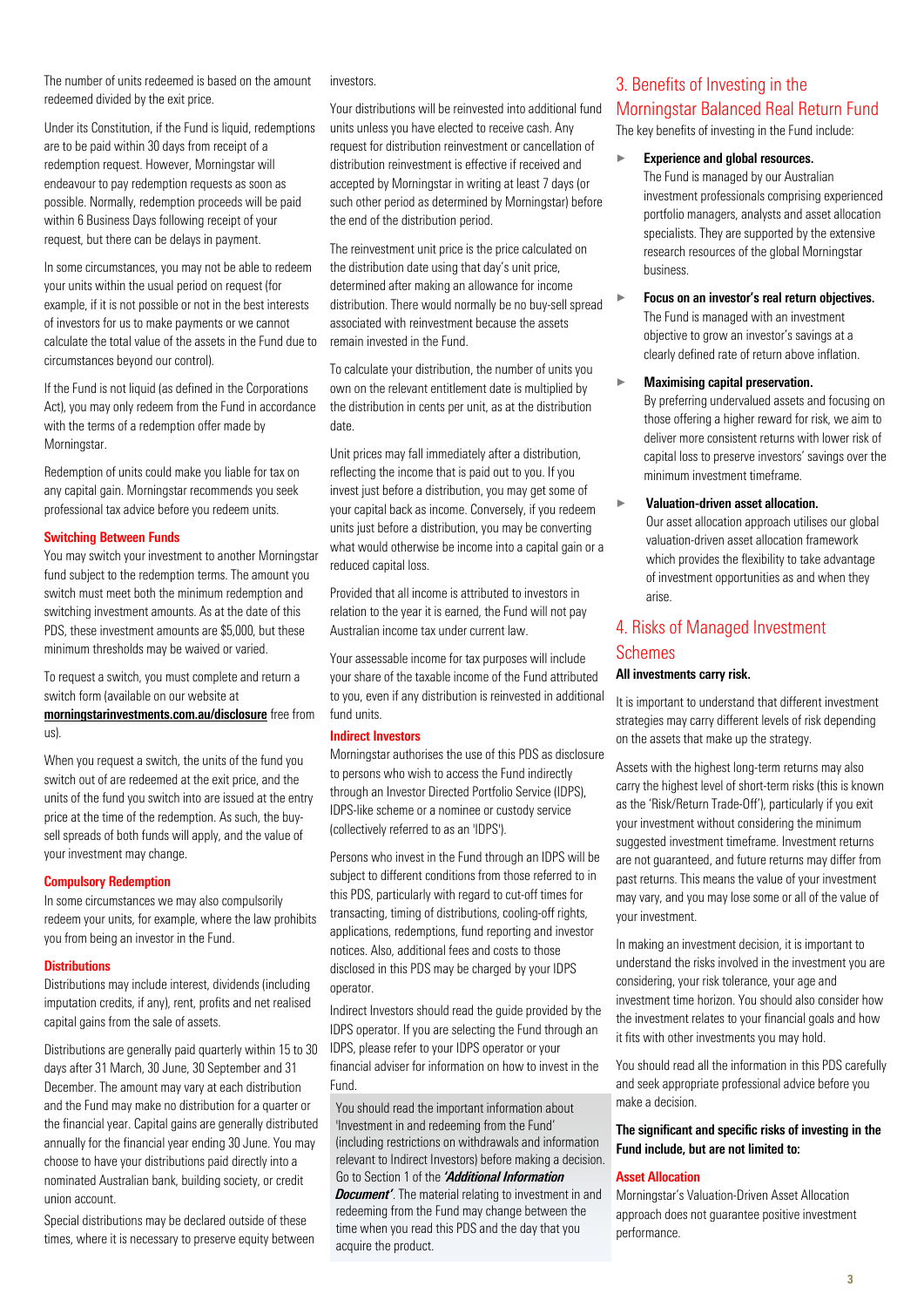# Changes in Laws

The value of investments held by the Fund may be affected by changes to laws in Australia or overseas, such as taxation and laws affecting registered managed investment schemes.

## Counterparty or Default Risk

The risk that a party Morningstar contracts with in relation to the Fund fails to meet its contractual obligations resulting in losses. Counterparties include brokers and foreign exchange dealers.

In addition, investing through an administration platform brings some risk that the operator of the administration platform may not perform its obligations properly.

#### Derivatives Risk

The risk of losses arising from the use of derivative contracts. Further information can be found in Morningstar's Derivative Risk Statement which can be obtained free of charge by contacting Morningstar.

#### Environmental, Social and Governance Risk

The risk that investment managers (including external managers) fail to adequately manage or mitigate risks associated with environmental, social, and governance factors. This may result in negative reputational and/or economic damage to a portfolio holding company impacting its ability to earn long-term, sustainable profits.

#### Foreign Currency Risk

Movements in exchange rates can affect the performance of the Fund. Currency hedging may be used to manage currency risk.

#### Inflation Risk

Inflation reduces the purchasing power of assets or income over time. Changes in inflation may also impact the value of your investment in the Fund.

#### Interest Rate Risk

The risk of investment losses resulting from an unexpected change in the level of interest rates.

#### Investment Markets

The risk of negative returns resulting from factors affecting investment market conditions. Factors may include: economic, technological, social, climate, health, political or legal conditions, interest rates and even market sentiment. Factors can (and do) change, and changes can affect the value of the investments in the Fund.

# Liquidity Risk

The risk that investments may not be able to be converted into cash on a timely basis without some loss of capital. During extreme market volatility, Morningstar may choose to suspend redemptions and defer payments for a period of time to protect investors.

# Manager Risk

The risk that investment managers (including external managers) may fail to meet their obligations or provide sub-standard returns for the Fund.

You should read the important information about 'Further risks' before making a decision. Go to Section 2 of the *'Additional Information Document'*. The material relating to further risks may change between the time when you read this PDS and the day that you acquire the product.

# <span id="page-3-0"></span>5. How We Invest Your Money

You should consider the likely investment return, risk and your investment timeframe before choosing to invest in the Fund.

The Fund adopts a multi-asset investment strategy that can access what we consider to be the most attractively valued investment opportunities globally. The Fund's Valuation-Driven Asset Allocation approach takes advantage of current investment opportunities.

The Fund aims to deliver a defined return above inflation ('real return') whilst focusing on capital preservation in potentially adverse market environments.

#### Investment Profile

#### Investment Objective**<sup>1</sup>**

Aims to earn a rate of return that exceeds inflation<sup>2</sup> by at least 2.5% p.a. over rolling 5-year periods.

# Investment Strategy

An actively managed multi-asset Fund with a long-term average exposure of around 50% growth assets such as shares, property, and infrastructure, and around 50% defensive assets such as cash and fixed interest. The Fund will be invested dynamically across managed funds, direct securities, exchange traded funds, foreign exchange contracts, and/or derivatives. The Fund aims to deliver real returns whilst preserving capital over the targeted investment horizon.

| <b>Minimum</b><br>Suggested<br>Timeframe for<br><b>Holding Investment</b> | 5 years                                                                                                                                                                                                         |
|---------------------------------------------------------------------------|-----------------------------------------------------------------------------------------------------------------------------------------------------------------------------------------------------------------|
| Suitable Investor<br>Profile                                              | The Fund is designed for<br>investors who seek the<br>potential for moderate<br>capital growth along with<br>some income by investing<br>in a diversified portfolio of<br>growth and defensive<br>asset classes |
| Risk Level/Profile <sup>3</sup>                                           | Medium                                                                                                                                                                                                          |
| <b>Inception Date</b>                                                     | 30/5/2001                                                                                                                                                                                                       |
| <b>Fund Net Asset</b><br>Value as at 31<br>August 2021                    | \$200.88 million                                                                                                                                                                                                |
| <b>Distribution</b><br>Frequency                                          | Quarterly                                                                                                                                                                                                       |
| <b>APIR Code</b>                                                          | INT0028AU                                                                                                                                                                                                       |

| ARSN                  | 092 229 975                |
|-----------------------|----------------------------|
| <b>Changes to the</b> | The Fund's investment      |
| <b>Fund</b>           | return objective           |
|                       | (including its             |
|                       | benchmark), asset          |
|                       | classes, asset ranges and  |
|                       | currency strategy (if any) |
|                       | can be changed without     |
|                       | prior notice in some       |
|                       | cases Investors will be    |
|                       | informed of any material   |
|                       | change to the Fund as      |
|                       | required by law.           |

#### **Notes**

1. The investment return objective is expressed before the deduction of Morningstar's management fee and any taxes payable by you. Refer to Section 6 for details on fees and costs and Section 7 for details on taxation.

> The investment return objective is not intended to be a forecast; it is merely an indication of what the Fund aims to achieve over the investment time horizon. The Fund may not be successful in meeting its investment return objective and returns are not guaranteed.

- 2. Inflation is an increase on the level of prices of the goods and services that households buy, which is measured by the Consumer Price Index.
- 3. 'Medium' risk profile means that the Fund may experience periods of negative and/or volatile returns, but generally not as frequent as a fund with a 'High' risk profile. These funds may also offer greater potential for capital growth than a fund with a 'Low' risk profile.

# Environmental, Social and Governance (ESG) **Considerations**

Morningstar applies an ESG integration approach to investing which means the impact of environmental, social and governance risks (which include labour standards) are assessed when selecting, retaining or realising the investments of the Fund.

Morningstar may exclude certain securities or sectors based on environmental, social or governance factors. More information on the excluded securities and sectors is available at morningstarinvestments.com.au/esq[policy/](http://www.morningstarinvestments.com.au/esg-policy/)

The assessment of third-party investment managers appointed to the Fund includes an evaluation of their ability to appropriately incorporate the risk and return impacts of ESG issues into their investment portfolios. Some appointed third-party investment managers may also take any such considerations into account when making their investment decisions.

You should read the important information about 'How we invest your money' before making a decision. Go to Section 3 of the *'Additional Information Document'*. The material relating to how we invest your money may change between the time when you read this PDS and the day that you acquire the product.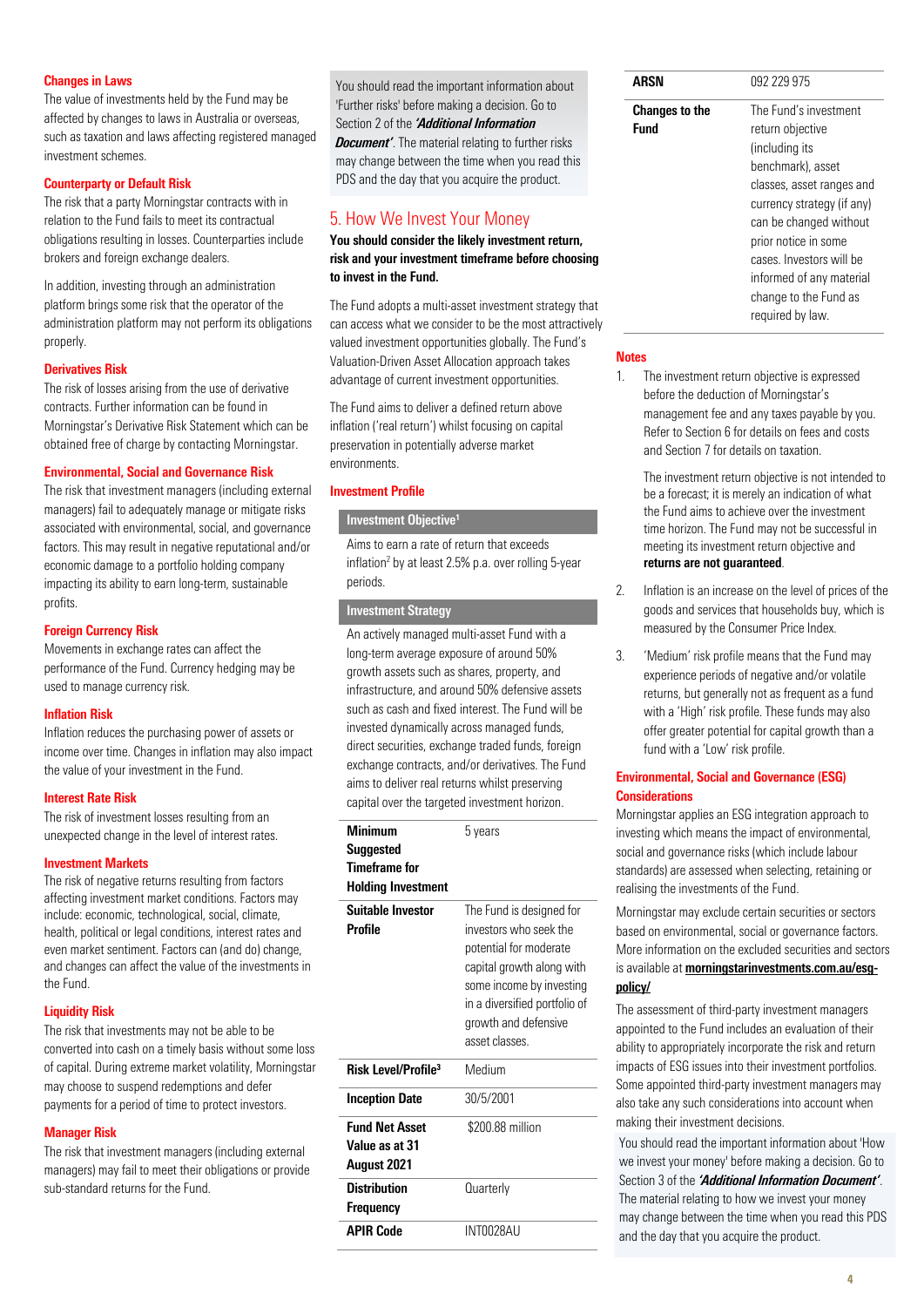| Asset Allocation <sup>4,5,6</sup>         |            |  |
|-------------------------------------------|------------|--|
| <b>Sectors</b>                            | Ranges (%) |  |
| <b>Australian Shares</b>                  | $0 - 45$   |  |
| International Shares <sup>7</sup>         | $0 - 45$   |  |
| Property & Infrastructure <sup>8</sup>    | $0 - 35$   |  |
| Alternative Investments                   | $0 - 25$   |  |
| Australian Bonds <sup>9</sup>             | $0 - 40$   |  |
| International Bonds (Hedged) <sup>9</sup> | $0 - 40$   |  |
| Cash                                      | $0 - 55$   |  |

<sup>4.</sup> The ranges may be changed without prior notice, but Morningstar will notify affected investors as soon as practicable and within 30 days of making any such material adjustments. For the most recent asset allocations, please refer to our website at [morningstarinvestments.com.au/performance](http://www.morningstarinvestments.com.au/performance)

- 5. The Fund may invest through other Morningstar funds to obtain its desired asset allocation. Where the Fund invests in another fund managed by Morningstar, the management fee will only be charged once on the invested amount.
- 6. Morningstar determines the level of currency exposure and hedging for each Fund. Currency hedging aims to reduce the impact of movements in the value of the Australian dollar against other currencies. For information associated with the risk of currency, please refer to 'Foreign Currency Risk' on page 4.
- 7. The asset class 'International Shares' is actively hedged for currency exposure.
- 8. 'Global Property Securities' and Global Infrastructure' have been combined to form a consolidated asset class 'Property & Infrastructure'.
- 9. 'Global Inflation-Linked Securities (Hedged)' have been incorporated into 'Australian Bonds' and 'International Bonds (Hedged)'.

# <span id="page-4-0"></span>6. Fees and Costs

#### Did You Know?

Small differences in both investment performance and fees and costs can have a substantial impact on your long-term returns.

For example, total annual fees and costs of 2% of your account balance rather than 1%, could reduce your final return by up to 20% over a 30-year period (for example, reduce it from \$100,000 to \$80,000).

You should consider whether features such as superior investment performance or the provision of better member services justify higher fees and costs.

You may be able to negotiate to pay lower fees. Ask the fund or your financial adviser.

To Find Out More

If you would like to find out more, or see the impact of the fees based on your own circumstances, the Australian Securities and Investments Commission (ASIC) Moneysmart website ([www.moneysmart.gov.au](http://www.moneysmart.gov.au/)) has a managed funds fee calculator to help you check out different fee options.

Information in the following table can be used to compare costs between different managed investment schemes. These fees and costs may be deducted from your money, from the returns on your investment or from the assets of the Fund as a whole.

# Fees and Costs Summary

| <b>Morningstar Balanced Real Return Fund</b>                                                                             |               |                                                                                                                                                                                                                                                |  |
|--------------------------------------------------------------------------------------------------------------------------|---------------|------------------------------------------------------------------------------------------------------------------------------------------------------------------------------------------------------------------------------------------------|--|
| <b>Type of Fee or Cost</b>                                                                                               | <b>Amount</b> | How and when paid                                                                                                                                                                                                                              |  |
| Ongoing annual fees and costs <sup>10</sup>                                                                              |               |                                                                                                                                                                                                                                                |  |
| Management fees and costs <sup>11</sup><br>The fees and costs for managing your investment                               | $0.52%$ p.a.  | The fee is accrued daily in the unit price and paid monthly by<br>deducting the required amount from the assets of the Fund.                                                                                                                   |  |
| Performance fees <sup>12</sup><br>Amounts deducted from your investment in relation to the performance<br>of the product | $0.01\%$ p.a. | The Fund has exposure to investments which charge performance<br>fees. Performance fees are paid out of the Fund's assets when<br>specific investment performance targets are met. Please refer to<br>'Performance fees' for more information. |  |
| Transaction costs <sup>13</sup><br>The costs incurred by the Fund when buying or selling assets                          | $0.04\%$ p.a. | This Fund may incur transaction costs when buying or selling assets.<br>Transaction costs are payable from the Fund's assets as and when<br>they are incurred.                                                                                 |  |
| Member activity related fees and costs (fees for services or when your money moves in or out of the Fund)                |               |                                                                                                                                                                                                                                                |  |
| <b>Establishment fee</b><br>The fee to open your investment.                                                             | Nil           | Not Applicable                                                                                                                                                                                                                                 |  |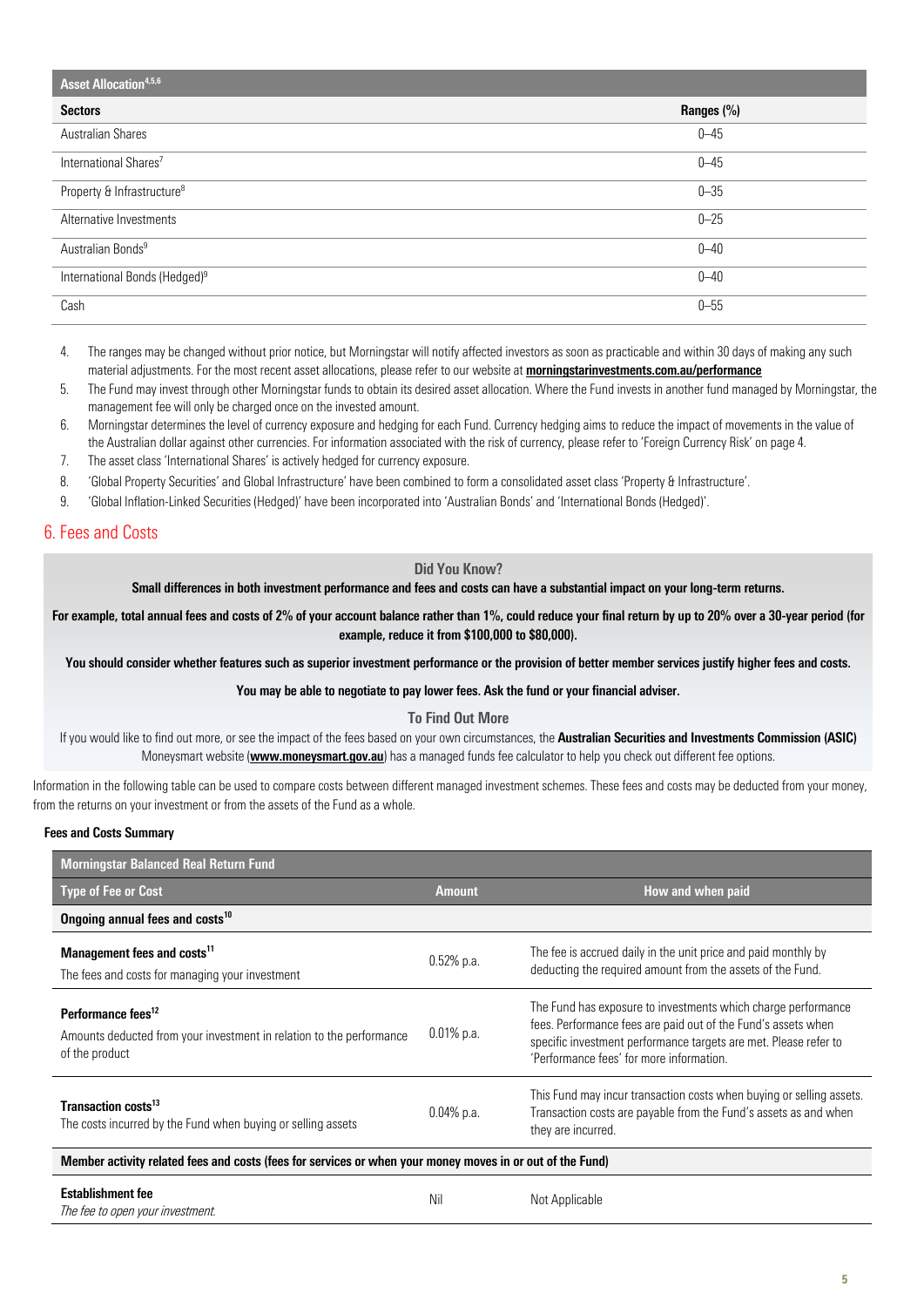| <b>Contribution fee</b><br>The fee on each amount contributed to your investment.                                            | Nil                   | Not Applicable                                                                                                                                         |
|------------------------------------------------------------------------------------------------------------------------------|-----------------------|--------------------------------------------------------------------------------------------------------------------------------------------------------|
| <b>Buy-sell spread</b><br>An amount deducted from your investment representing costs incurred in<br>transactions by the Fund | $+0.10\%$ / $-0.06\%$ | Calculated as a percentage of the unit price and paid from investors'<br>money when you purchase or redeem units. Spreads are retained by<br>the Fund. |
| Withdrawal fee<br>The fee on each amount you take out of your investment.                                                    | Nil                   | Not Applicable                                                                                                                                         |
| <b>Exit fee</b><br>The fee to close your investment.                                                                         | Nil                   | Not Applicable                                                                                                                                         |
| <b>Switching fee</b><br>The fee for changing investment options                                                              | Nil                   | Not Applicable                                                                                                                                         |

10. All fees are expressed as a percentage of net asset value of the Fund excluding accrued fees.

11. A portion of this fee can be negotiated with wholesale clients only.

12. Performance fees are based on the average performance fees incurred over the previous 5 financial years. For the 2021/22 financial year, we estimate performance fees of 0.01% p.a. being incurred due to the change in portfolio composition. The fact that a performance fee was paid is not a representation of likely future performance. The actual performance fee and therefore the total cost of the Fund in the future will depend on the performance of the underlying managers. Returns are not guaranteed.

13. This is based on the average of the net total transaction costs incurred over the previous 12 months. For the 2021/22 financial year, we estimate net transaction costs to be 0.00% as we have adjusted the buy-sell spread.

#### Example of Annual Fees and Costs

This table gives an example of how the ongoing annual fees and costs for the Fund can affect your investment over a one-year period. You should use this table to compare this product with other managed investment schemes.

| <b>Example - Morningstar Balanced Real Return Fund</b>                |               | Balance of \$50,000 with a contribution of \$5,000 during the year                                                                                                  |
|-----------------------------------------------------------------------|---------------|---------------------------------------------------------------------------------------------------------------------------------------------------------------------|
| Contribution fees                                                     | Nil           | For every additional \$5,000 you put in, you will be charged \$0.                                                                                                   |
| <b>PLUS</b> Management fees and costs                                 | $0.52%$ p.a.  | And, for every \$50,000 you have in the Morningstar Balanced Real Return Fund you will be<br>charged or have deducted from your investment \$260 each year.         |
| <b>PLUS</b> Performance fees                                          | $0.01\%$ p.a. | <b>And</b> , you will be charged or have deducted from your investment \$5 in performance fees<br>each year.                                                        |
| <b>PLUS</b> Transaction costs                                         | $0.00\%$ p.a. | And, you will be charged or have deducted from your investment \$0 in transaction costs.                                                                            |
| <b>EQUALS Cost of Morningstar</b><br><b>Balanced Real Return Fund</b> |               | If you had an investment of \$50,000 at the beginning of the year and you put in an<br>additional \$5,000 during that year, you would be charged fees and costs of: |
|                                                                       |               | \$265 p.a.                                                                                                                                                          |
|                                                                       |               | What it costs you will depend on the fees you negotiate.                                                                                                            |

When calculating ongoing annual fees and costs in this table, the law says we must assume that the value of your investment remains at \$50,000 and the Fund's unit price does not fluctuate. Ongoing annual fees and costs actually incurred will depend on the market value of your investment and the timing of your contributions (including any reinvestment of distributions). The example assumes no abnormal expenses are incurred, no service fees are charged and that fees are not individually negotiated. All fees are expressed as a per annum percentage of net asset value of the Fund excluding accrued fees. The example reflects our management fees and costs and net transaction costs incurred for the 2020/21 financial year. Performance fees are based on the average performance fees incurred over the previous 5 financial years. The fact that a performance fee was paid is not a representation of likely future performance. The actual performance fee and therefore the total cost of the Fund in the future will depend on the performance of the underlying managers. Totals may appear incorrect due to rounding. Returns are not guaranteed. Please refer to 'Additional explanation of fees and costs' for more information.

If you would like to calculate the effect of fees and costs on your investment you can visit the ASIC Moneysmart website ([www.moneysmart.gov.au](http://www.moneysmart.gov.au/)) and use their managed investment fee calculator.

#### Additional Explanation of Fees and Costs

## Management Fees and Costs

Management fees and costs are the fees and costs for managing your investment and include all direct and indirect costs for managing the Fund. If the Fund invests in another fund managed by Morningstar, the management fee will only be charged once on the invested amount. Indirect costs include running expenses incurred directly in underlying funds. These costs are payable from the Fund's assets.

#### Performance Fees

The Constitution of the Fund does not permit the Responsible Entity to directly charge a performance fee, however this Fund does have exposure to underlying investments which may charge performance fees. These fees are payable out of the Fund's assets if the relevant investment managers meet specific investment performance targets.

Performance fees are structured so that an investment manager's remuneration is linked to the investment

return achieved over an appropriate benchmark index. Performance fees are an additional cost of investing to you and are not a fee paid to Morningstar. Performance fees described in this PDS are based on the average of the previous 5 financial years' performance fees actually charged by the relevant investment managers.

#### Transaction Costs

In addition to management fees and costs and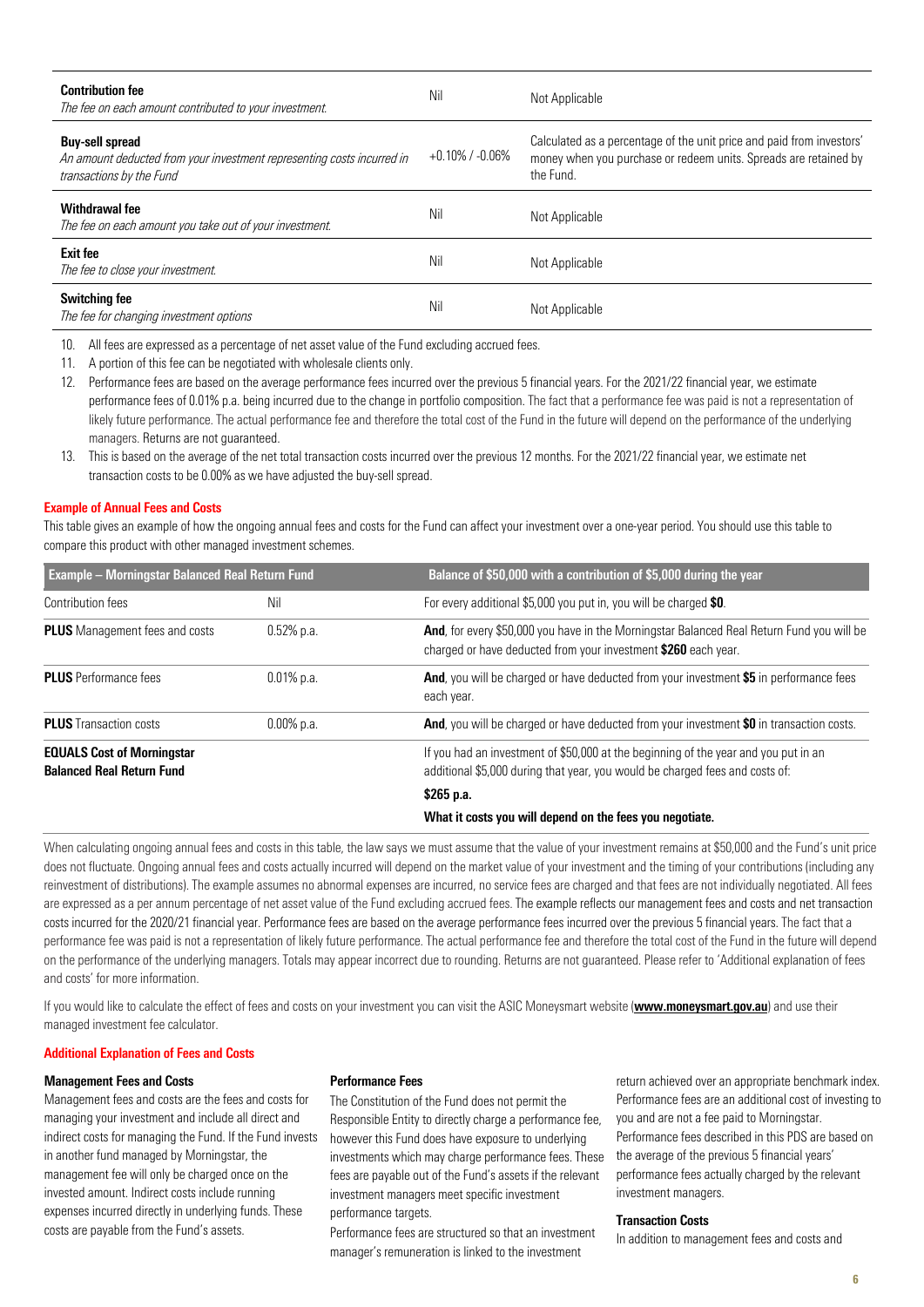performance fees, transaction costs are incurred in managing the Fund. These costs arise whenever the Fund buys or sells assets to meet applications, redemptions or to generally manage the Fund in line with the investment strategy. To protect investors from the costs generated by the transaction activity of other investors, a buy-sell spread is included in the application or redemption price of the Fund. The transaction costs described in this PDS are net of the buy-sell spread.

Transaction costs are deducted from the assets of the Fund for a particular transaction, such as brokerage and custody settlement. These costs are factored into the individual asset value and reflected in the Fund's unit price. Transaction costs are an additional cost of investing to you and are not a fee paid to Morningstar. Transaction costs are also incurred in underlying funds in which the Fund may invest.

#### Buy-Sell Spreads

The difference between the entry price and exit price of a unit is called the 'buy-sell spread'. This covers Morningstar's reasonable estimate of the transaction costs of buying or selling the underlying assets when you apply for, switch, or redeem units from the Fund.

## mFund Costs

If you access the Fund through mFund, your broker may charge you a fee to help you acquire or redeem units via mFund. You should consider your broker's Financial Services Guide. Refer to '8. How to Apply' below for further information.

#### Differential Fees and Unit Pricing

Morningstar may from time to time negotiate different fees (by way of a rebate or waiver of fees) with investors who are wholesale clients (as the Corporations Act defines that term).

Morningstar's documented policy regarding the exercise of discretions regarding unit pricing; and records of any exercise of such discretions which are outside the scope of the policy, or inconsistent with the policy is available on request from Morningstar at no charge.

#### Advice Fees

If you have consulted a financial adviser, additional fees such as an Investment Advice Fee and/or an Ongoing Advice Fee may be payable to that financial adviser. Please refer to the Statement of Advice provided by your financial adviser. In addition, you should read the information about 'Payments to your financial adviser' in Section 4 of the *'Additional Information Document'*.

# Change of Cost

Morningstar has the right to change the amount of its management fees without investors' consent within the limits set out in the Fund's Constitution. Any increase to the amount of management fees will not take effect until 30 days' notice to investors has been given.

You should read the important information about 'Fees and costs' before making a decision. Go to Section 4 of the *'Additional Information Document'*. The material relating to fees and costs may change between the time when you read this PDS and the day that you acquire the product.

# <span id="page-6-0"></span>7. How Managed Investment Schemes are Taxed

#### Investing in a registered managed investment scheme is likely to have tax consequences.

# Investors are strongly advised to seek professional taxation advice.

The Fund generally does not pay tax on behalf of investors. As an investor, you will be assessed for tax on the net assessable income and capital gains attributed to you or on your share of taxable net income generated by the Fund.

Tax laws, and the interpretation and administration of them, change over time.

You should read the important information about 'Additional information about tax' before making a decision. Go to Section 5 of the *'Additional Information Document'*. The material relating to tax may change between the time when you read this PDS and the day that you acquire the product.

# <span id="page-6-1"></span>8. How to Apply

This PDS and the offer of units in the Fund are available only to Australian resident investors receiving this PDS (including electronically) in Australia and to New Zealand residents who are wholesale investors where permitted by Australian and New Zealand law. Other applications from outside of Australia will only be accepted at Morningstar's discretion where it is not unlawful to do so.

Indirect Investors who are clients of an IDPS operator do not have a direct relationship with the Responsible Entity. Refer to the 'Indirect Investors' section on page 3.

You can invest directly in the Fund by completing the application form including anti-money laundering and counter-terrorism information and paying the application monies. The application form is found on our website. All application instructions should be sent directly to Link Market Services. The minimum initial investment in the Fund is \$10,000 and \$5,000 for additional investments, but these minimum thresholds may be waived or varied.

You can make your initial and additional investments via electronic funds transfer, with your investor name in the payment reference. We will notify you when your application has been processed. For paper copy applications, you should mail your completed forms to:

# Morningstar Unit Registry

C/-Link Market Services Limited PO Box 3721

# Rhodes NSW 2138

If you provide a correctly completed application form, including anti-money laundering, counter-terrorism, and other information and cleared funds, prior to the cut-off time on a Business Day, you will generally pay the entry price calculated as at the close of business on that Business Day. For correctly completed application forms and cleared funds received after the cut-off time, you will generally pay the entry price calculated as at the close of business on the next Business Day. Refer to the application form for details on cut-off times.

If your application monies are not received, units will not be issued to you and you will be deemed not to be an investor.

No interest is received on application monies, including monies for additional investments, and no interest will be paid to you if for any reason (such as failure to complete the anti-money laundering, counter-terrorism, and other requirements) your application does not progress.

#### mFund

The Fund has been admitted to mFund, the managed funds settlement service operated by the ASX. This provides a convenient way for investors to apply or redeem units in the Fund. mFund allows you to settle or pay the application price and be paid the redemption price, based on the net asset value of the Fund. This is not the same as the Fund being listed (or quoted), where the market decides the price of the units. When transactions are settled through mFund, units are issued by us or redeemed by us. mFund does not facilitate onmarket buying and selling between investors. Your unit holding will be CHESS sponsored by your broker and identified through your individual Holder Identification Number ('HIN').

See [www.mfund.com.au](http://www.mfund.com.au/) for additional information.

#### **BPAY®**

You can add to your investment at any time via BPAY®. For additional investments made by BPAY®, we will not issue units until we receive the money from your nominated financial institution. This generally means there will be a delay between the day you initiate a BPAY<sup>®</sup> transaction and the day the units are issued.

For more information, please visit [morningstarinvestments.com.au/bpay](http://morningstarinvestments.com.au/bpay)

#### Cooling-Off Period

A cooling-off right does not apply to indirect investments so Indirect Investors should consult their IDPS operator in relation to any cooling-off rights that may apply. If a cooling-off period applies to you, and you decide that your investment in the Fund is not suitable, you can request in writing to have it cancelled during the 14-day cooling-off period. Your request must state that you are exercising your cooling-off right. The 14-day period commences on confirmation of your investment or 5 days after your units are issued, whichever is earlier. The amount refunded to you will reflect any change in unit prices, taxes, transaction costs (including buy-sell spreads) and administrative expenses incurred and will not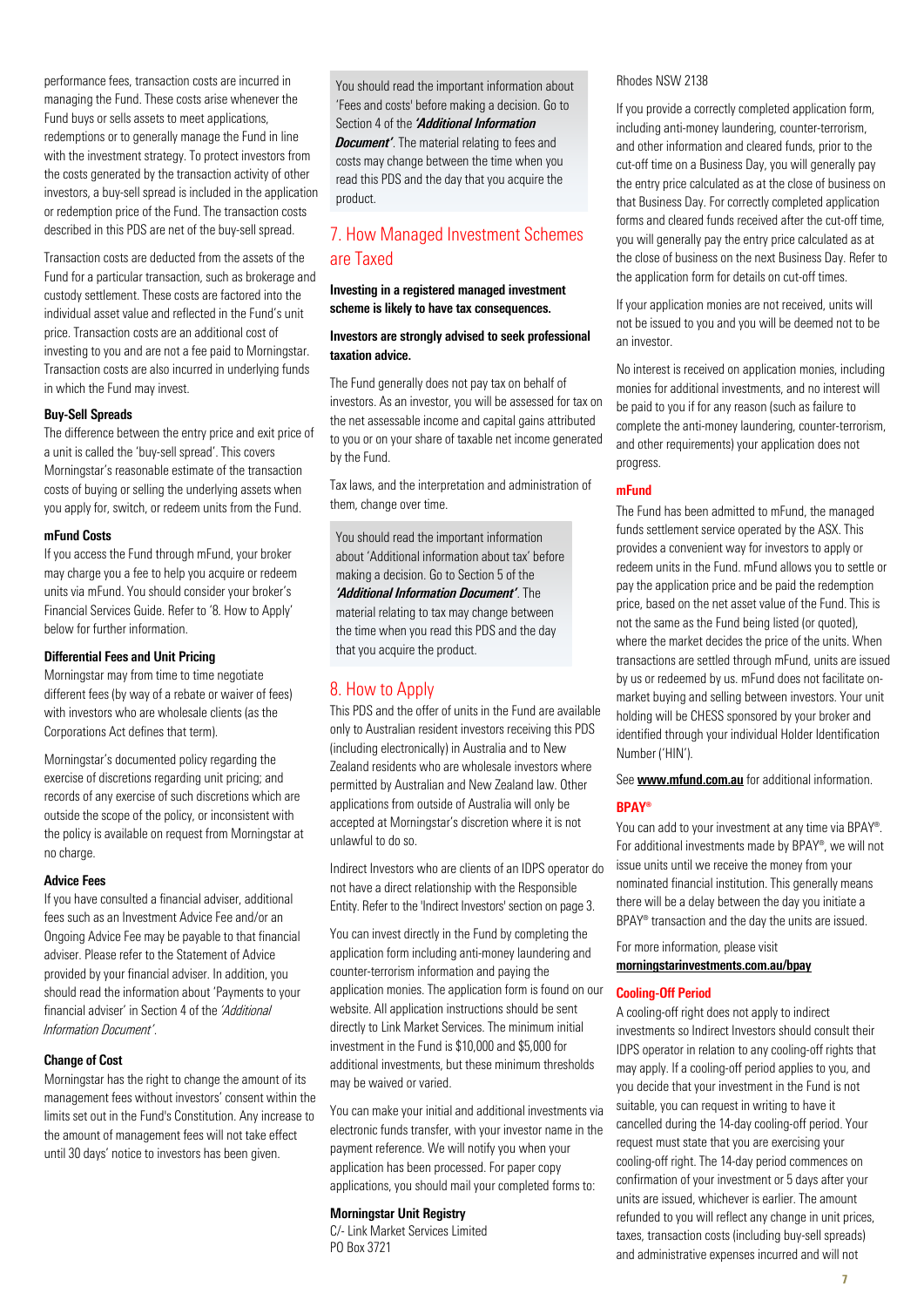include interest. Accordingly, the amount refunded may be less than the amount you initially invested.

#### **Complaints**

Morningstar aims to provide you with quality ongoing service and has established procedures for dealing with complaints. If you are dissatisfied or have a complaint about your investment in the Fund, please contact us either via email at

[complaints@morningstarinvestments.com.au](mailto:complaints@morningstarinvestments.com.au) or by phone on 1800 951 999.

Your complaint will be acknowledged within 24 hours (1 Business Day) of receipt and Morningstar will make every effort to resolve your complaint within 20 days of receipt. In any event, we will finalise our response no later than 30 days after receipt.

If you are still not satisfied, you may refer the matter to an external dispute resolution scheme.

The Australian Financial Complaints Authority (AFCA) is an external dispute resolution scheme. AFCA operations are financed by contributions made by its members, including Morningstar. The scheme is free to consumers. Please direct any matters to AFCA as below:

Australian Financial Complaints Authority

GPO Box 3 Melbourne VIC 3001 Tel: 1800 931 678 Email: [info@afca.org.au](mailto:info@afca.org.au) Web: [www.afca.org.au](http://www.afca.org.au/)

You should read the important information about 'How to apply' including information on Indirect Investors before making a decision. Go to Section 6 of the *'Additional Information Document'*. The material relating to 'How to apply' may change between the time when you read this PDS and the day that you acquire the product.

# <span id="page-7-0"></span>9. Additional Information

If you are printing an electronic copy of this PDS you must print all pages, including the Additional Information Document, application form accompanying the PDS and any additional documents (if applicable). If you make this PDS available to another person, you must give them the entire electronic file or print out, including the Additional Information Document, application form and any additional documents (if applicable). You can obtain a paper copy of this PDS (and any additional documents) free of charge by contacting Morningstar.

The value of your investment may rise and fall, and at times your returns may be negative. Neither Morningstar nor any of its related companies, directors, officers, service providers or the underlying investment managers (including external managers) appointed for the Fund guarantee that your investment will appreciate in value or retain its value, guarantee the repayment of capital, or guarantee the performance of the Fund. Investments in the Fund are subject to investment risk, including possible delays in repayment (such as a delay in receiving funds from a redemption of an underlying

investment) and loss of capital invested.

#### Disclosing Entity

If and when the Fund has 100 or more direct investors it will be classified by the Corporations Act as a 'disclosing entity'. As a disclosing entity the Fund will be subject to regular reporting and disclosure obligations. Copies of any documents lodged with ASIC in relation to the Fund may be obtained from, or can be inspected at, an ASIC office. In addition, investors will have the right to obtain a copy of the following documents:

- the most recent annual financial report lodged with ASIC;
- any subsequent half yearly financial report lodged with ASIC after the lodgement of the annual report and
- any continuous disclosure notices given after the annual report but before the date of this PDS.

Morningstar will comply with any continuous disclosure obligation by lodging documents with ASIC as and when required and by posting any continuous disclosure notices on our website at

# [morningstarinvestments.com.au/continuous](https://morningstarinvestments.com.au/continuous-disclosure)[disclosure](https://morningstarinvestments.com.au/continuous-disclosure)

#### **Custody**

Custody is the safekeeping of assets. A custodian has been appointed to hold and maintain certain Fund assets as agent of the Responsible Entity. Any Fund assets not held by the custodian are held directly by the Responsible Entity. A custodian is the legal owner of assets, but not the beneficial owner. Custodians do not decide which assets are bought or sold. They simply hold them securely for their beneficial owners and deal with them as directed by the beneficial owner. A custodian has no supervisory role in relation to the operation of the Fund and the custodian is not responsible for protecting an investor's interests in the Fund.

Services provided by the custodian (as agent of the Responsible Entity) include core custodial services of trade and transaction settlement, corporate action event reporting and administration, reconciliations, and proxy voting services. Other custodial services include record keeping and reporting, income and distribution processing, cash management and tax reclamations. Investment administration services are also provided by Morningstar's custodian, such as valuing Fund assets, calculating unit prices and distribution amounts, performance reporting, and unit registry. The custodian manages a securities lending program in relation to the Fund assets. Morningstar may change the custodian.

#### **Other**

Unless stated otherwise, all fees are inclusive of GST after taking into account any expected RITCs.

All monetary amounts referred to in this PDS are in Australian dollars, and all telephone numbers are Australian (unless otherwise specified).

You should retain a copy of this PDS and any other related material for future reference. You should consider all current information when making an initial investment or ongoing investment in the Fund.

You should read the important information about 'How to apply' including information on Indirect Investors before making a decision. Go to Section 6 of the *'Additional Information Document'*. The material relating to 'How to apply' may change between the time when you read this PDS and the day that you acquire the product.

#### Contact Details

### Investors investing directly:

Attention: Morningstar Unit Registry C/- Link Market Services Limited PO Box 3721 Rhodes NSW 2138 Fax: +61 2 9287 0357

#### Investors using mFund:

Contact your financial adviser or broker. otherwise:

#### Responsible Entity and Issuer:

Morningstar Investment Management Australia Limited Level 3, International Tower 1 100 Barangaroo Avenue Barangaroo NSW 2000 Tel: 1800 951 999 (Toll Free) Fax: +61 2 8572 9913 Web: [morningstarinvestments.com.au](http://www.morningstarinvestments.com.au/) [Email](http://www.morningstarinvestments.com.au/): [invest@morningstar.com.au](mailto:invest@morningstar.com.au)

Information that is not materially adverse information is subject to change from time to time. Where this occurs, a website notice will be posted a[t morningstarinvestments.com.au](https://www.morningstarinvestments.com.au/)

A paper copy of any updated information will be given to a person without charge on request.